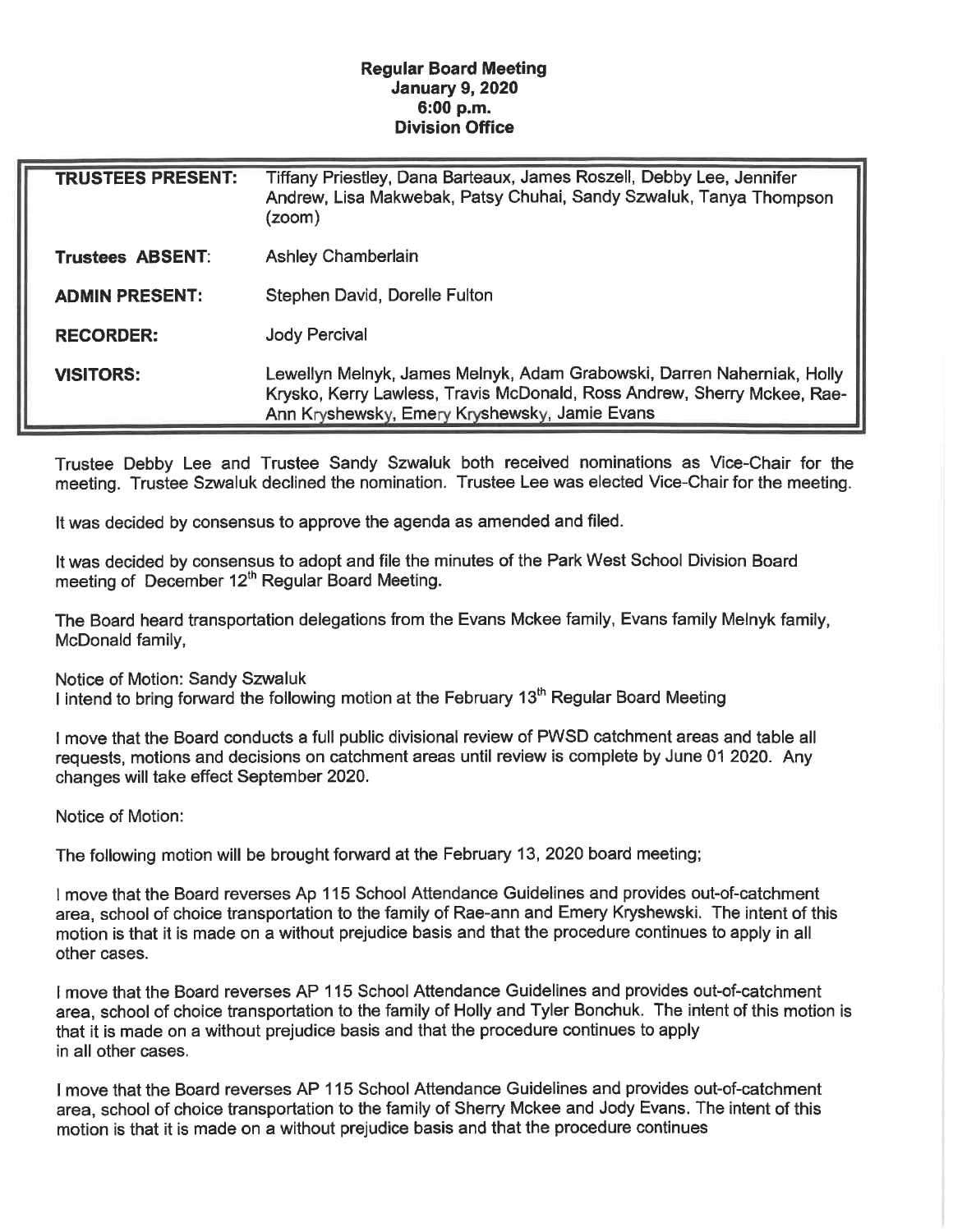to apply in all other cases.

I move that the Board reverses AP 115 School Attendance Guidelines and provides out-of-catchment area, school of choice transportation to the family of Tyler and Ashley Stebeleski. The intent of this motion is that it is made on a without prejudice basis and that the procedure continues to apply in all other cases.

I move that the Board reverses AP 115 School Attendance Guidelines and provides out-of-catchment area, school of choice transportation to the family of Janelle & Ted Koroscil. The intent of this motion is that it is made on a without prejudice basis and that the procedure continues to apply in all other cases.

I move that the Board reverses AP 115 School Attendance Guidelines and provides out-of-catchment area, school of choice transportation to the family of Jamie and Pam Evans. The intent of this motion is that it is made on a without Prejudice basis and that the procedure continues to apply in all other cases.

I move that the Board reverses AP 115 School Attendance Guidelines and provides out-of-catchment area, school of choice transportation to the family of Warren and Maria Edmundson. The intent of this motion is that it is made on a without prejudice basis and that the procedure continues to apply in all other cases.

I move that the Board reverses AP 115 School Attendance Guidelines and provides out-of-catchment area, school of choice transportation to the family of Trevor Overton and Patty Wasteste. The intent of this motion is that it is made on a without prejudice basis and that the procedure continues to apply in all other cases.

I move that the Board reverses AP 115 School Attendance Guidelines and provides out-of-catchment area, school of choice transportation to the family of Sarah and Matt Ramsey. The intent of this motion is that it is made on a without prejudice basis and that the procedure continues to apply in all other cases.

I move that the Board reverses AP 115 School Attendance Guidelines and provides out-of-catchment area, school of choice transportation to the family of Breana and Travis McDonald. The intent of this motion is that it is made on a without prejudice basis and that the procedure continues to apply in all other cases.

I move that the Board reverses AP 115 School Attendance Guidelines and provides out-of-catchment area, school of choice transportation to the family of Lewellyn and James Melnyk. The intent of this motion is that it is made on a without prejudice basis and that the procedure continues to apply in all other cases.

It was decided by consensus to move In-Camera at 8:15 pm.

Tiffany Priestley left the Chair and Debby Lee took over as Chair.

It was decided by consensus to move out of In-Camera at 8:59 pm.

Debby Lee left the Chair and Tiffany Priestley took over as Chair.

It was decided by consensus to extend the meeting past 9:00 pm

It was decided by consensus to move back In-Camera at 9:00 pm

Tiffany Priestley left the Chair and Debby Lee took over as Chair.

It was decided to move out of In-Camera at 9:18 pm